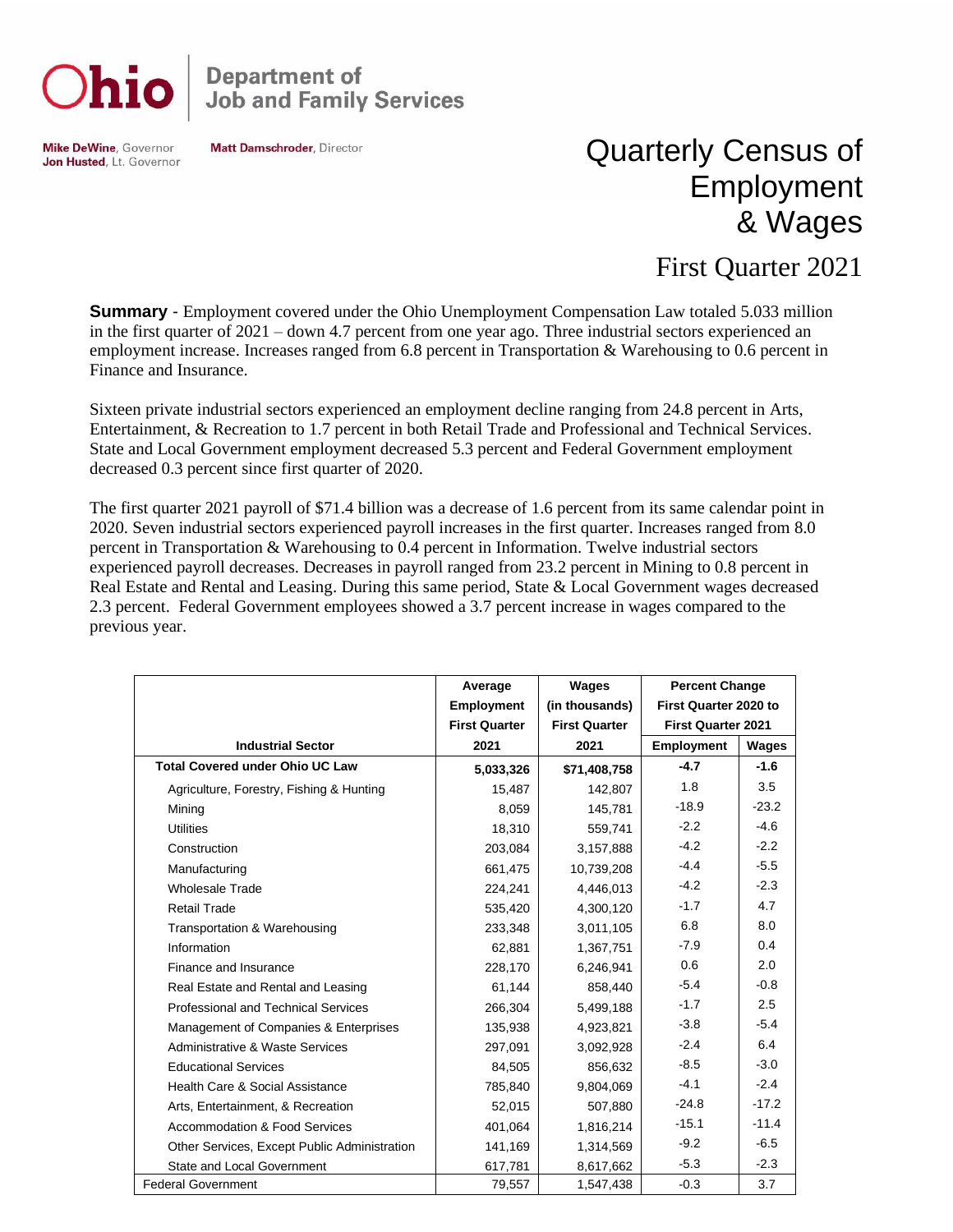All ten of Ohio's largest counties experienced employment decreases from their first quarter 2020 levels. Decreases ranged from 7.3 percent in Lucas County to 4.5 percent in Franklin County.

Of the ten largest counties, only Stark County experienced a payroll increase - up 0.1 percent. Payroll decreases since the first quarter of 2020 ranged from by 6.2 percent in Lucas County and by 0.2 percent in Summit County.

|                                        | Average              | Wages                | <b>Percent Change</b>     |        |
|----------------------------------------|----------------------|----------------------|---------------------------|--------|
|                                        | <b>Employment</b>    | (in thousands)       | First Quarter 2020 to     |        |
|                                        | <b>First Quarter</b> | <b>First Quarter</b> | <b>First Quarter 2021</b> |        |
| <b>Industrial Sector</b>               | 2021                 | 2021                 | <b>Employment</b>         | Wages  |
| <b>Total Covered under Ohio UC Law</b> | 5,033,326            | \$71,408,758         | $-4.7$                    | $-1.6$ |
| <b>Butler</b>                          | 146,548              | \$2,022,186          | $-5.8$                    | $-5.1$ |
| Cuyahoga                               | 660,877              | \$10,799,695         | $-6.3$                    | $-2.9$ |
| Franklin                               | 714,028              | \$11,630,040         | $-4.5$                    | $-2.0$ |
| Hamilton                               | 475,775              | \$8,444,561          | $-6.1$                    | $-1.7$ |
| Lorain                                 | 89,739               | \$1,025,625          | $-5.2$                    | $-2.9$ |
| Lucas                                  | 189,450              | \$2,572,603          | $-7.3$                    | $-6.2$ |
| Mahoning                               | 88,399               | \$936,231            | $-6.6$                    | $-2.2$ |
| Montgomery                             | 232,769              | \$3,029,392          | $-6.4$                    | $-4.8$ |
| <b>Stark</b>                           | 148,024              | \$1,708,118          | $-4.8$                    | 0.1    |
| Summit                                 | 247,389              | \$3,477,126          | $-5.8$                    | $-0.2$ |
| All other counties                     | 2,040,328            | \$25,763,181         | $-3.1$                    | 0.1    |

The chart that follows presents the percentage of Ohio covered employment in each of the ten largest counties and all other counties combined. Ten of Ohio's 88 counties account for nearly 60 percent of the state's covered employment.



## Percentage of First Quarter 2021 Employment - Ten Largest Counties